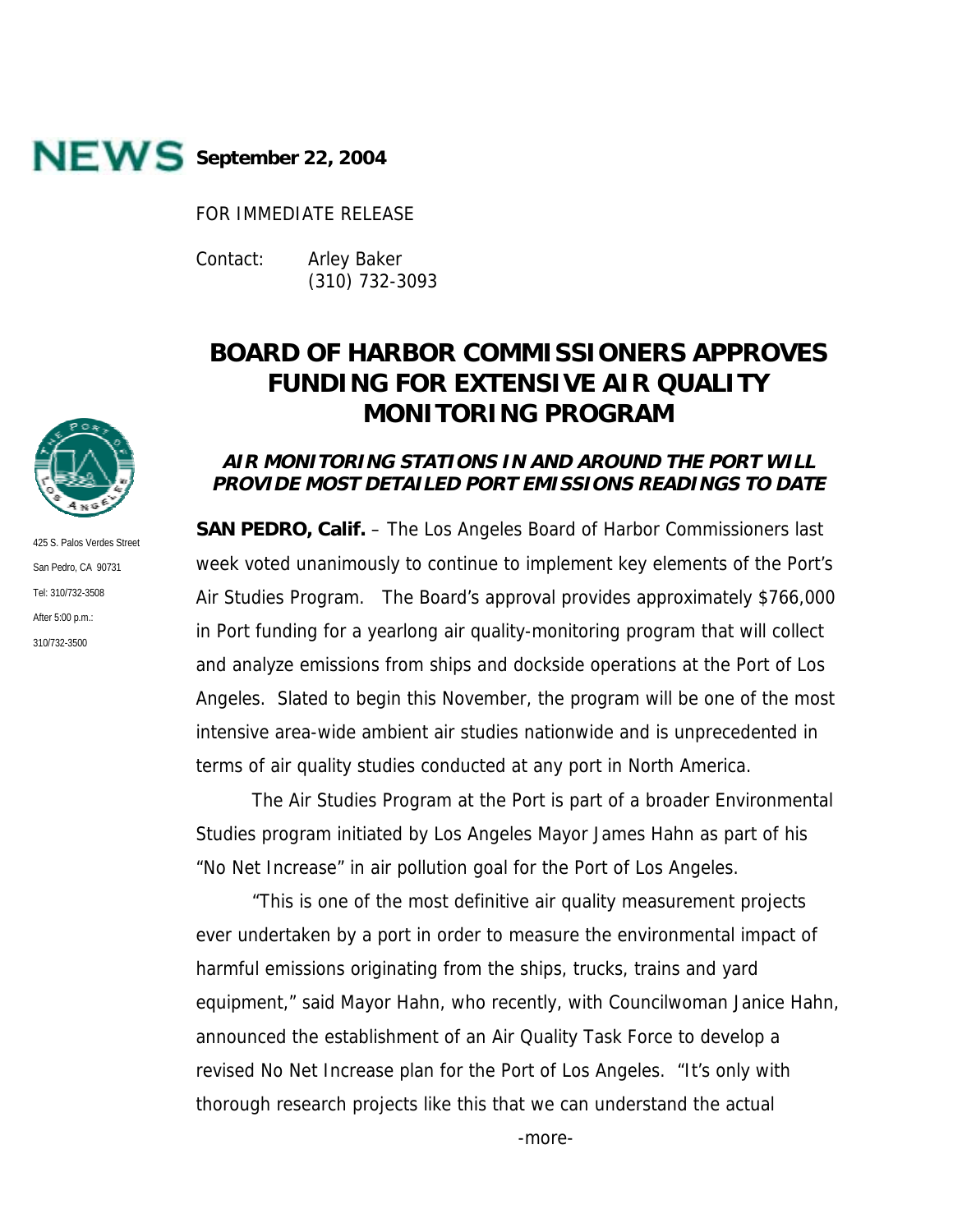### **PORT AIR MONITORING STATIONS**

## **2-2-2**

distribution of air particulates in the communities adjacent to the port and take effective measures to curb harmful emissions originating from Port operations."

#### **Community and Councilwoman Support**

"The final plan for this Air Monitoring Study was developed through a collaborative six-month team effort involving Harbor Department staff, harbor area community members, and highly respected air quality consultants who advise the Air Quality Subcommittee of the Port Community Advisory Committee [PCAC]," said Richard Havenick, San Pedro resident and chairman of the PCAC Air Quality Sub Committee. "It's a team effort made possible through the benefit of the Port Community Advisory Committee."

"Our communities are not against growth at the port, but we cannot sacrifice clean air for this growth. Wilmington and San Pedro residents have always known that our air quality is greatly impacted by port emissions, and this project will give us a clear picture of just how big that impact is," said Councilwoman Janice Hahn. "As we move forward with creating a 'No Net Increase In Emissions Plan' for our port, monitoring the air will be key to measuring the progress we are making and essential to holding the port accountable. This program gets us one step closer to having both a port that is the thriving economic engine for the region, while also having healthy Harbor area communities."

"It's a very good day and, also, a historic day," said Wilmington resident Ken Melendez, who spoke in support of the program at the Harbor Commission meeting last Wednesday. "The consultants that were hired were excellent because … they told it like it was. Wilmington made a request [for additional monitoring considerations] that was listened to, and responded to by the Port, so we're very thankful and look forward to this."

-more-